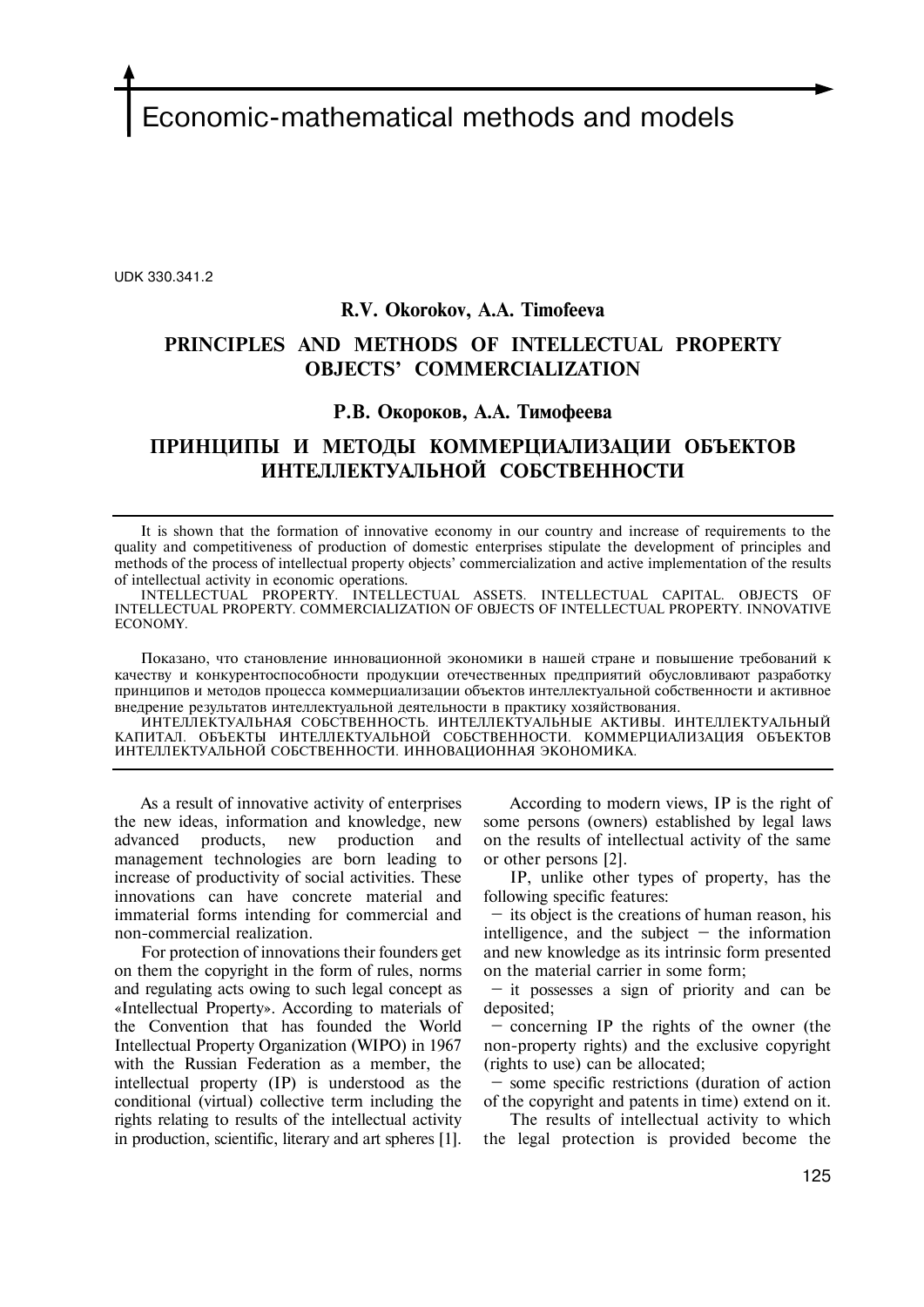objects of intellectual property. The protection of the objects of copyright and the adjacent rights comes from the moment of their creation, and the objects of industrial property  $-$  from the moment of their registration and obtaining the security document [2].

The Objects of Intellectual Property (OIP) carry out the following main functions in the course of their use [3]:

 — saturation of the goods made on their basis by the special consumer characteristics;

 — maintenance the competitive advantage of an enterprise in the market;

 — monopolizations of the effective creative decisions used in business;

 — excess profit obtaining by means of monopolization of the new ideas and knowledge of business;

 — business socialization by the possibility of solution of the society social problems or its separate groups;

 — formation of the special creative culture of the personnel of enterprises;

 — rise of the national wealth of countries by realization of the specified functions.

The need of estimation of the cost of OIP is defined by the essential growth of their specific weight as a part of assets of the enterprises in the conditions of new technological way of information (innovative) economy.

The object of an assessment of IP is the set of the rights to its elements having territorial, temporary and valid character not violating the rights of the third parties.

The subject of an assessment of IP is the direct result of creative activity of the person such as scientific and technical achievements in the form of production and administrative technologies, design elaborations, business and production secrets, professional knowledge and experience.

In other words, the assessment of OIP is a process of determination of the potential cost of volume of the rights to concrete results of the intellectual activity possession of which provides to the owner the certain benefits of direct and indirect economic character [3].

The purposes of an assessment of OIP are as follows [3]:

 — purchase/sale of the rights on the objects of intellectual property;

 — compulsory licensing and damage assessment from the violation of the rights of the owner of the object of intellectual property;

 — introduction of the objects of intellectual property as a contribution to the authorized capital; — definition of a share of intellectual property in investments;

 — purchase/sale of the enterprise, enterprise restructuring;

 — revaluation of intangible assets of the enterprise;

 — minimization of the taxes paid by the enterprise:

— crediting on the security;

— insurance of the intellectual property;

donation and inheritance of the rights on the objects of intellectual property.

The assessment of IP is made according to the international standards of the property assessment and standards of the Russian society of appraisers.

According to the «Methodical recommendations on determination of the market cost of intellectual property» (Section 2), the basic principles of determination of its cost are as follows [4]: principle of usefulness; principle of demand and supply; principle of replacement; principle of expectation; principle of change; principle of external influence; principle of the most effective use; principle of uniqueness of an object; risks of development; other factors.

Many factors have impact on the market cost of IP of the enterprises including the reliability of legal protection, the patent purity, the technical and economic importance and industrial readiness of object; the expenses on creation and patenting (registration) of the object of industrial property; the expenses on maintenance of the security documents in force; the expenses on utilization of object; the expenses on insurance of the risks connected with an object; the expenses on resolution of conflicts on estimated object; the expenses connected with a need of payment of taxes and fees; the expected receipts of royalties on this object of industrial property; the expected receipts in the form of compensation (penal) payments at confirmation of the fact of violation of exclusive rights of the owner of object of industrial property; the period of validity of the security document (the patent, the certificate) at the time of its cost assessment or period of validity of the license contract; period of use of an object; the average rates of a royalty for this type of objects of legal protection.

The procedure of an assessment of IP includes some stages as follows [5]:

1) OIP examination;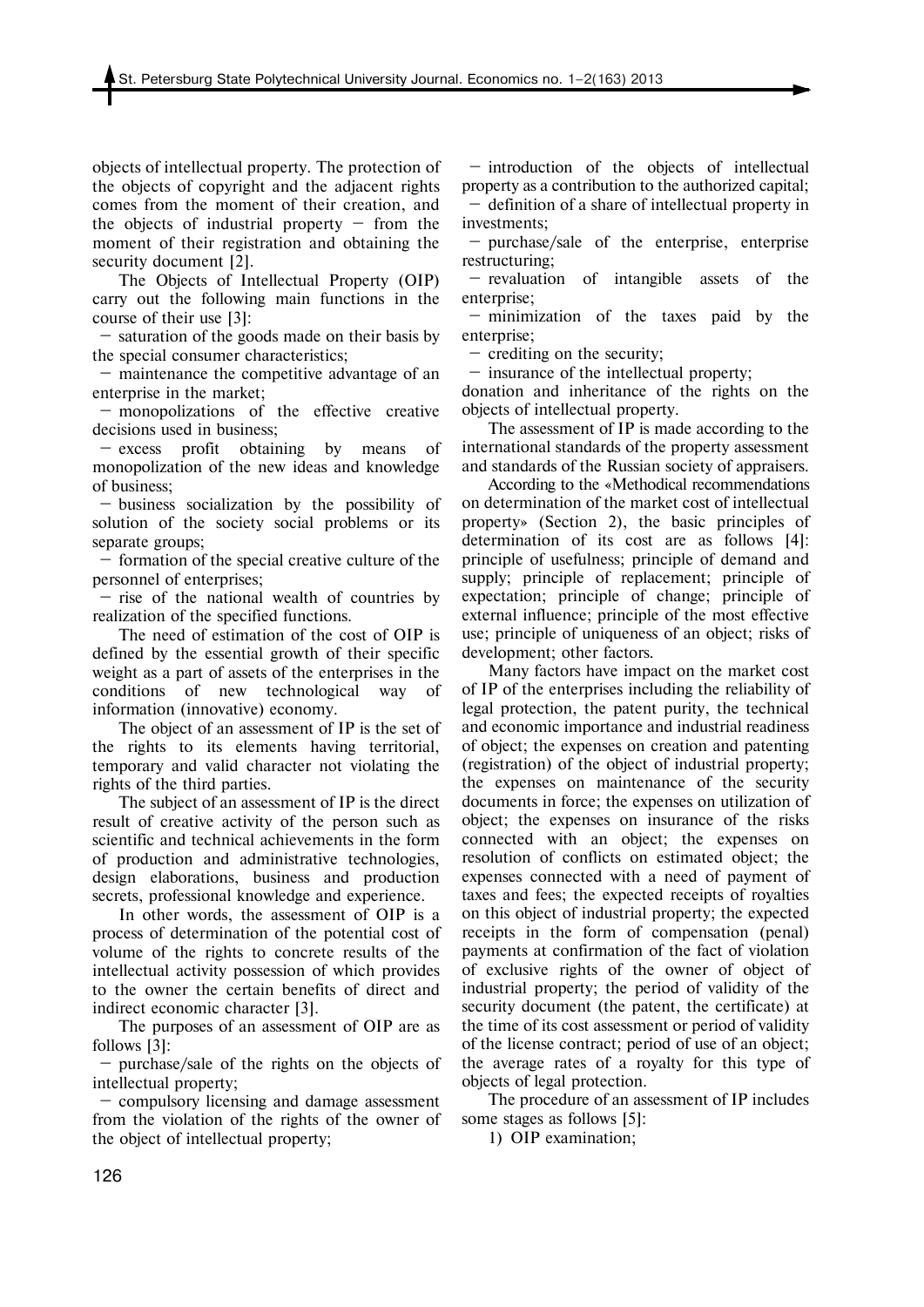2) examination of the security documents;

3) examination of the intellectual property rights;

4) carrying out the estimated calculations: the choice of assessment methods; the collection and analysis of information necessary for object assessment; the cost calculation for the chosen methods; the coordination of the calculations received by various methods; writing of the assessment report.

The distinctive feature of OIP is their suitability for the consumption and use (for satisfaction of production, household and cultural people's requirements, education, commercial activity, etc.), so they possess a certain consumer cost. Under market conditions, with the demand and possibility of realization, it also has the market price.

The results of intellectual activity can be for sale or used as a contribution to the authorized capital, etc. providing to the owner the possibility of commercial benefit.

However for IP market formation the objective cost assessment of the enterprise's OIP or the product use rights is necessary for the purpose of the effective realization of results of intellectual activity.

At the same time, the considerable part of enterprise's OIP is not considered or not estimated completely now (for example, the intellectual and business personnel qualities — educational and professional level, creativity, etc.). There are no approved and practical particular techniques of an assessment of the specific OIP types.

The sphere of an assessment of the intellectual capital (OIP are part of it) is insufficiently studied. However in the modern economy based on knowledge and innovations where the intellectual property, intangible assets and the intellectual capital become the new competitive dominants, their market assessment is the extremely essential.

Not only the assessment of IP market cost and the commercialization of exclusive rights, but also all aspects of derivation of IP use benefits are of great importance by involvement of the intellectual assets or IP in commercial and economic circulation.

The problems listed above cause the necessity of specification of the essence and features of the considered concepts.

First of all, it is necessary to emphasize that such concepts as «Intellectual Capital», «Intellectual Assets», «Intellectual Property» are incorporated, i. e., one concept is a component of another.

According to the International Financial Reporting Standards (IFRS), the resources controlled by the organization as a result of last period events from which it expects economic benefits in the future, represent the organization assets.

More than 100 terms characterizing the asset separate types are in use in the economic theory and practice connected with the assets [3].

The three main asset types are detached  $$ material, non-material and financial assets.

The intangible assets are understood as the property of the organization that doesn't have a material form, but taking part in economic activity and generating profit. The exclusive rights to using patents, licenses, trademarks, know-how, etc. are of great importance as a form of intangible assets.

The intellectual capital that is identified, fixed and available inside the enterprise, represents the intellectual assets.

The intellectual capital includes all the knowledge of the enterprise [6]: knowledge and skills of employees; processes, ideas, R&D, projects, inventions, used technologies, software, doing business methods; infrastructure providing use, transfer and storage of all above-mentioned.

The approximate structure of the intellectual capital and types of enterprise's intellectual assets are presented in the Tab. 1.

Table 1

**Structure of the enterprise's intellectual capital** [5]

| Capital<br>structure                      | Intellectual asset types                                                                                                                                                                                                                                                                                        |  |
|-------------------------------------------|-----------------------------------------------------------------------------------------------------------------------------------------------------------------------------------------------------------------------------------------------------------------------------------------------------------------|--|
| Human<br>capital                          | Educational and professional level of<br>workers, skills, competences, ability to<br>innovations, know-how and experience,<br>ability to team work, motivation,<br>training ability, loyalty, professional<br>certification (recognition, initiative),<br>psychological compatibility, etc.                     |  |
| Organizational<br>(structural)<br>capital | Philosophy and management concepts,<br>administrative processes, organizational<br>and financial structures, information<br>system, organizational culture, decision-<br>making systems; objects of intellectual<br>property; patents, trademarks, service<br>marks, copyright, other exclusive<br>rights, etc. |  |
| Client<br>(relational)<br>capital         | Loyalty of consumers, list of orders,<br>communications<br>and<br>contacts,<br>agreements, brands, ratings, suppliers,<br>distribution channels, business partnership,<br>alliances and cooperation, license<br>agreements, franchise agreements,<br>administrative resource, etc.                              |  |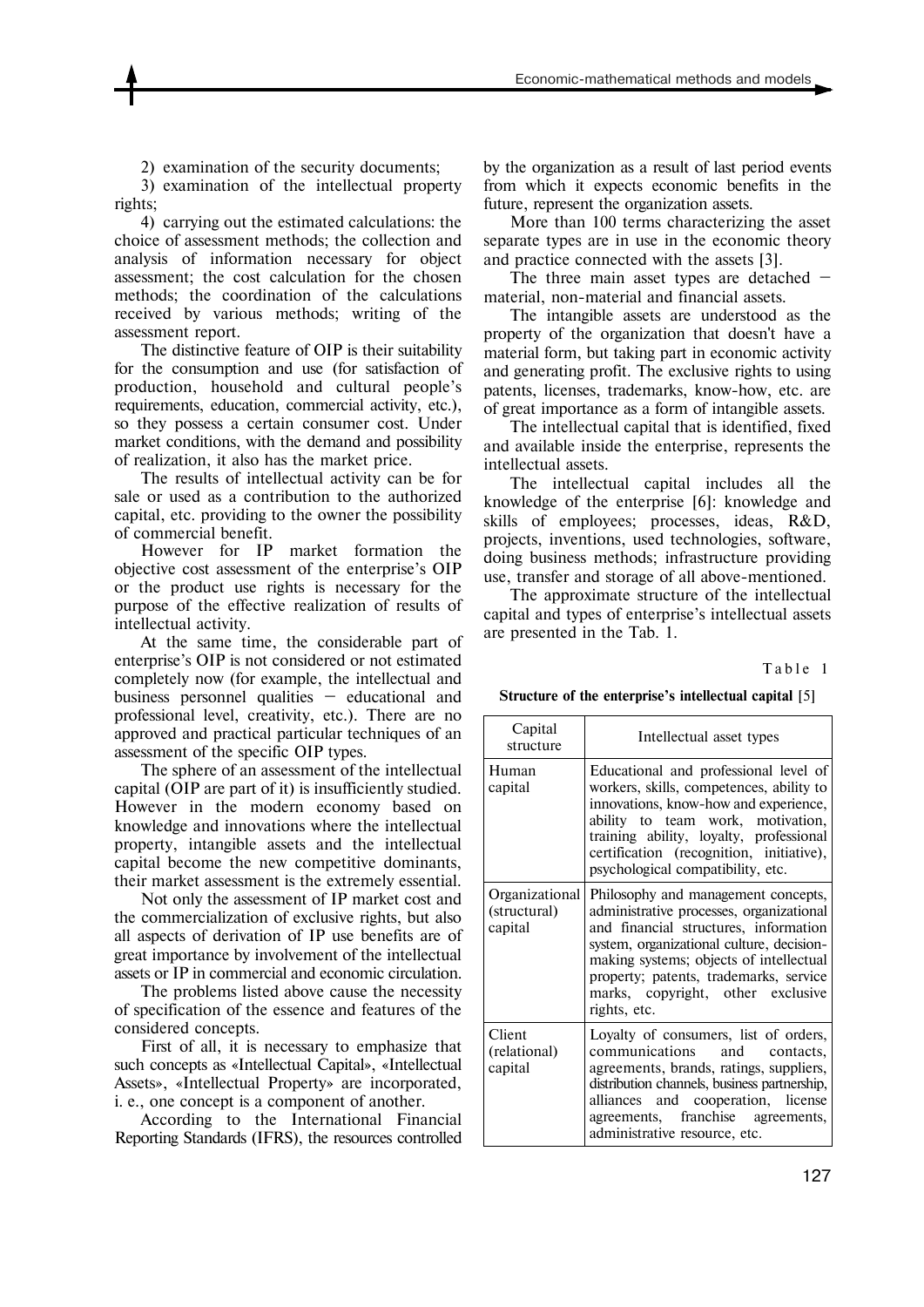Dozens of methods and models of the market cost assessment of the intellectual capital at the enterprise level are developed nowadays.

The essence and the comparative analysis some of these methods and models are described in detail in [7].

Each of the analyzed methods and models, as can be seen from the Tab. 2, has certain advantages and disadvantages that must be taken into account in the assessment of intellectual capital.

The OIP commercialization is understood as a process of involvement of the results of intellectual activity into economic circulation with the purpose to earn income.

The efficiency of this process comes on to the market. It depends on many factors, first of all, as

far as the nature of demand for a specific result of intellectual activity will be considered and the market demand for such result will be revealed by the statement and implementation of the objectives of commercialization.

The main principles of IP commercialization should be considered as follows [6]:

- client-oriented approach;
- comprehensiveness;
- flexibility and adaptability;
- concentration of the efforts and resources;
- program-target approach;

 — orientation towards the practical result (growth of the newly added value).

The analysis of the existing methodological approaches to IP commercialization shows that this process should be carried out step by step.

Table 2

| Title                                           | Main advantages                                                                                                         | Main shortcomings                                                                                                                             |
|-------------------------------------------------|-------------------------------------------------------------------------------------------------------------------------|-----------------------------------------------------------------------------------------------------------------------------------------------|
| Market-to-Book<br>Ratio and Tobin's Q           | Simplicity;<br>Reliable initial data;<br>Convenience of use in panel studies                                            | The majority of external factors is neglected;<br>Conceptual contradictions;<br>Need for developed financial market                           |
| <b>Technology Broker</b>                        | Instrumental-practical orientation;<br><b>Empirical testing</b>                                                         | Controversial move to quantitative results;<br>Considerable degree of subjectivity of procedure                                               |
| Scandia Navigator                               | First taxonomy of the intellectual capital;<br>Inclusion of the clients capital in model;<br>Fundamental latitude       | Internal contradiction of a number of indicators;<br>Dependence of indicators;<br>Complexity of model                                         |
| <b>EVA Model</b>                                | Simplicity of methodical principles                                                                                     | Aggregate assessment of the intellectual capital;<br>Negative empirical results                                                               |
| Intangible Asset Monitor Strategic orientation; | <b>Empirical testing</b>                                                                                                | Subjectivity of the choice of indicators;<br>Considerable linking to the organizational culture                                               |
| Capital<br>Knowledge<br>Earnings                | Empirical support;<br>goodwill assessment                                                                               | Fundamental weakness of the main assumptions;<br>Similarity to the traditional method of Subjectivity of a significant number of initial data |
|                                                 | Value Chain Scoreboard Accounting of the stages of innovative<br>cycle;<br>Unique non-financial indicators              | Conceptual essence of the model;<br>Lack of empirical support                                                                                 |
| Coefficient                                     | Value Added Intellectual Standardized evaluation of the efficiency<br>of intellectual capital;<br>Reliable initial data | Conflicting empirical results;<br>Weakness of the structural capital assessment                                                               |
| Citation-Weighted<br>Patents                    | Vast empirical support                                                                                                  | Only one aspect of the intellectual capital is<br>evaluated                                                                                   |
| Value Explorer Method   Strategic orientation;  | Instrumental methodology                                                                                                | Subjective transition from qualitative assessments<br>to quantitative indicators;<br>Insufficiently developed diagnostic part                 |
| Real Options Model                              | Nonlinear model:<br>Accounting of the strategic flexibility of<br>intellectual capital                                  | Complex mathematical technique;<br>Lack of the developed methodology for the<br>intellectual capital assessment                               |

**Comparative analysis of the intellectual capital assessment methods** [7]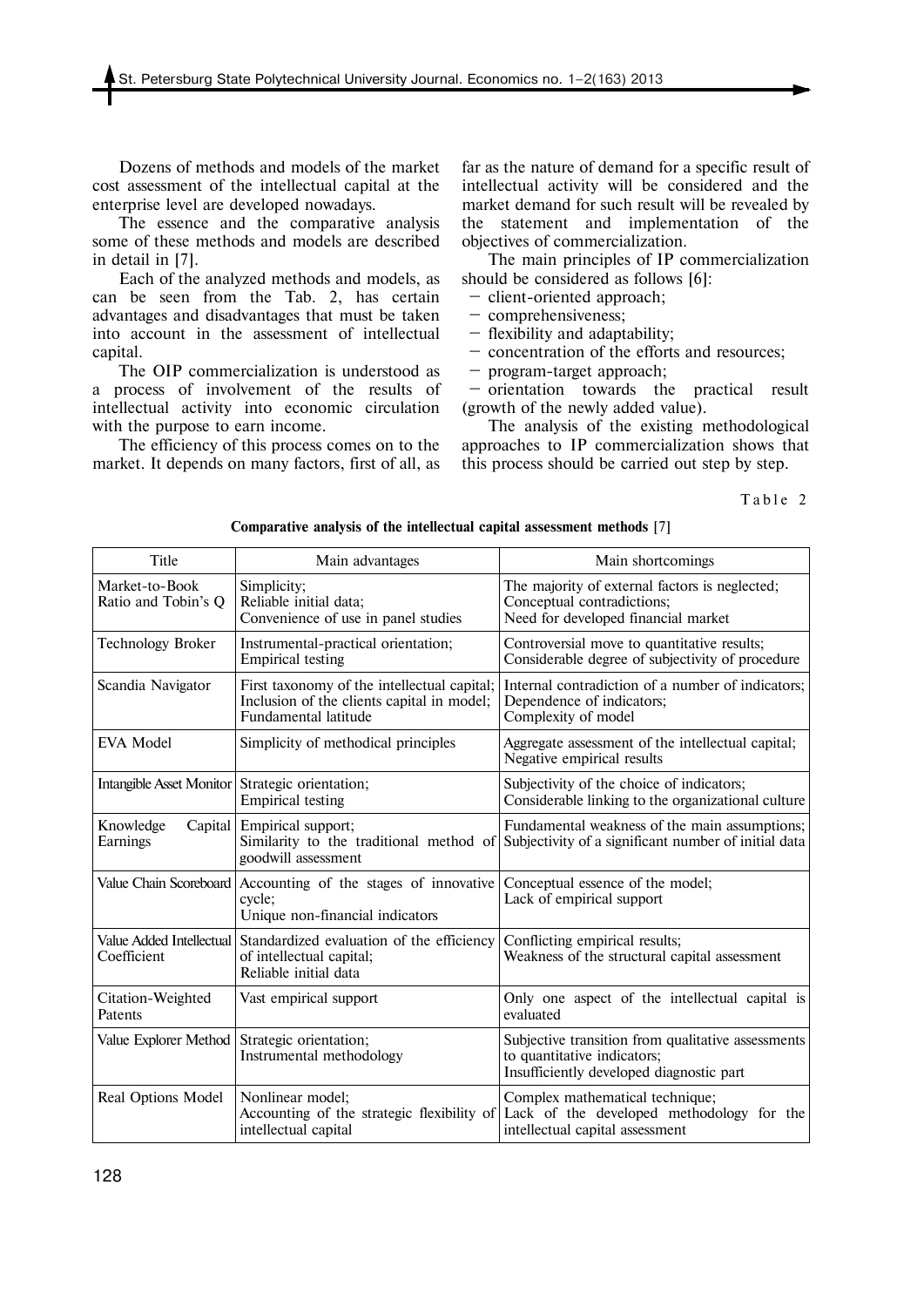At the first stage the analysis of internal and external environment is carried out; the development of strategy of IP commercialization; marketing, patent research; building plans for commercialization; search of partners and investors, suppliers and consumers of the intellectual product.

The important role belongs to the subsequent stage — the dynamic assessment of commercial potential of the results of intellectual activity. The following important stages are the choice of a basic form of an economic circulation and settlement of the property relations with the results of intellectual activity.

The implementation of the subsequent stage the intellectual capital assessment and all its components — predetermines the further steps on commercialization.

The final stage consists of the recommendation development and strategy correction of IP commercialization.

With the OIP commercialization the acquisition of income should be taken into account both from their internal and external use [7].

The external use of OIP (intellectual assets) requires the involvement such forms as the contribution of intellectual assets to the authorized capital of other enterprises, franchising of intellectual assets, leasing of intellectual assets, the transfer of rights to the intellectual assets of the licensing contracts, the sale of intellectual assets.

The internal use of OIP involves their participation in the internal business processes of the enterprise with reception of the income in the form of indirect result of increase of business efficiency as a whole.

To a large extent the success of OIP commercialization depends also on the formation of an effective legal system of their protection and use (system of specialized laws of the Russian Federation, legal acts of the international law, etc.)

The most important element of the system of legal protection of OIP is the patent law which regulates property, as well as the related nonproperty relations arising in connection with creation of objects of patent rights (inventions, useful models, industrial samples, etc.).

The patent, not being the object of IP, provides the formal protection document certifying the priority of an invention or other object, the authorship on it and the exclusive rights to use the object during its validity period (for example, for a patent for an invention in 20 years, for an industrial design  $-10$  years) [6].

Thus, the formation of market economy in the Russian Federation and increase of requirements to the quality and competitiveness of production of the industrial enterprises cause the necessity of development of the principles, methods and instruments of the process of commercialization of the objects of intellectual property and active OIP introduction in practice of business activity.

#### **REFERENCES**

1. Convention establishing the World Intellectual Property Organization (WIPO) / WIPO Website. Available at: http://www.wipo.int/treaties/ru/convention/ trtdocs\_wo029.html

2. **Sudarkov S.A***.* Pravo intellektual'noy sobstvennosti [Intellectual property right]. Moscow. Prospect, 2010. 368 p. (rus)

3. **Okorokov V.R., Timofeeva A.A., Klement'ev G.A.**  Upravlenie organizatsiey v menyayushchemsya mire [Management of the organization in changing world]. St. Petersburg, SPbSPU, 2012. 362 p. (rus)

4. Metodicheskie rekomendatsii po opredeleniyu rynochnoy stoimosti intellektual'noy sobstvennosti. Ministerstvo imushchestvennykh otnosheniy RF, no. SK-4/21297 ot 26.11.2002 [Methodical recommendations on determination of the market cost of intellectual property approved by the Ministry of Property Relations of the Russian Federation from 26.11.2002 (no. SK-4/21297) / Valnet Website. Available at: http:// www.valnet.ru/m7-105.phtml

5. **Okorokov R.V., Lemekha Ya.V., Timofeeva A.A.** Innovatsionnyy potentsial predpriyatiya: ego otsenka i ispol'zovanie [Innovative capacity of the enterprise: its assessment and use]. St. Petersburg. SPbSPU, 2008. 248 p. (rus)

6. **Leont'ev B.** Intellektual'naya sobstvennost' geneticheskaya osnova vysokotekhnologicheskogo biznesa [Intellectual property  $-$  a genetic basis of the high-tech business. *Problemy teorii i praktiki upravleniya* [*Problems of the theory and practice of management*], 2007. no. 2, pp. 26—37. (rus)

7. **Lukicheva L.I., Egorychev D.N., Salikhov M.R., Egorycheva E.V.** Upravlenie protsessami kommertsializatsii i otsenki stoimosti intellektual'nogo kapitala naukoemkikh predpriyatiy [Management of the commercialization processes and cost estimation of the intellectual capital of the knowledge-intensive enterprises]. *Menedzhment v Rossii i za rubezhom* [*Management in Russia and abroad*], 2009, no. 4, pp. 22—29. (rus)